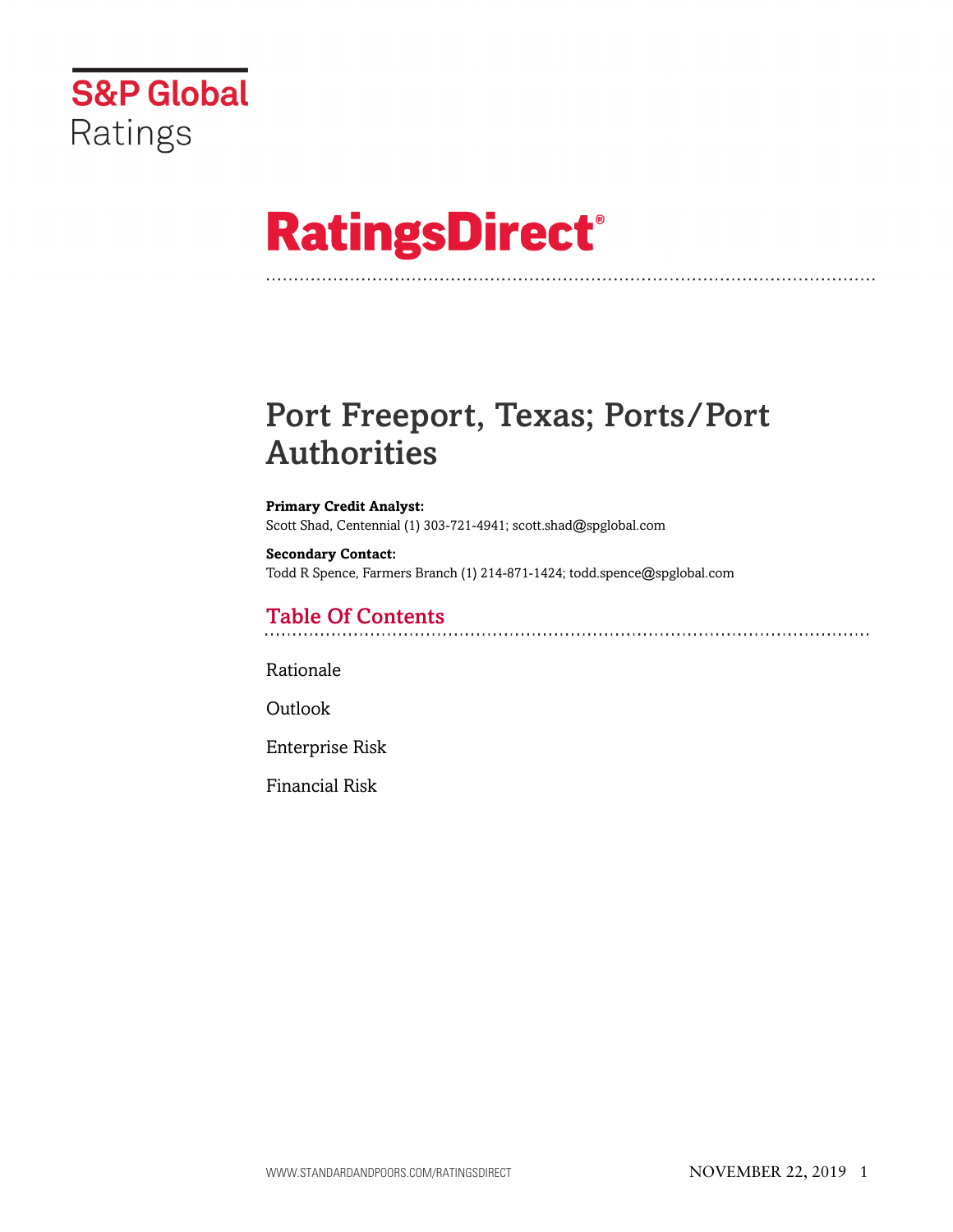# Port Freeport, Texas; Ports/Port Authorities

| <b>Credit Profile</b>                                                               |          |            |
|-------------------------------------------------------------------------------------|----------|------------|
| US\$43.135 mil sr lien rev bnds (AMT) ser 2019A due 06/01/2049                      |          |            |
| Long Term Rating                                                                    | A/Stable | <b>New</b> |
| US\$25.42 mil sr lien rev bnds (non-AMT) ser 2019B due 06/01/2049                   |          |            |
| Long Term Rating                                                                    | A/Stable | <b>New</b> |
| Port Freeport sr lien rev bnds                                                      |          |            |
| Long Term Rating                                                                    | A/Stable | Affirmed   |
| Port Freeport Senior Lein Rev and Rfdg Bnds ser 2015A dtd 09/15/2015 due 06/01/2045 |          |            |
| Long Term Rating                                                                    | A/Stable | Affirmed   |

# <span id="page-1-0"></span>Rationale

S&P Global Ratings assigned its 'A' long-term rating to Port Freeport, Texas' estimated \$68.6 million series 2019A&B senior-lien revenue bonds. At the same time, S&P Global Ratings affirmed its 'A' rating on the port's senior-lien revenue bonds outstanding. The outlook is stable.

The ratings reflects our opinion of the port's strong enterprise risk and financial risk profiles.

The enterprise risk profile reflects an adequate market position, reflective of the port's importance to the regional economy as an import/export hub and competitive position with relatively deep waterways. Furthermore, the port's capital improvement projects will enhance its competitive position through harbor deepening and the Velasco Terminal expansion. Tempering our assessment is the port's high customer concentration, with Freeport LNG providing approximately 38% of operating revenues in fiscal 2018, and competition from other Gulf ports.

The financial risk profile reflects our expectation that the port will maintain strong debt service coverage (DSC) and very strong debt and liabilities capacity as it funds its large-but-manageable \$385 million five-year capital improvement plan (CIP), despite escalating debt service requirements and debt burden along with plans to draw down a portion of its unrestricted reserves to fund the CIP. Our financial profile assessment also considered surplus ad valorem tax revenues available for the port's operations and maintenance (O&M) expenses. We have incorporated the effects of the port's proposed series 2019A&B bonds, other additional borrowing plans for its CIP, and plans to draw down a portion of its unrestricted reserves by considering pro forma metrics. As a result of the port's plans to draw down a portion of its unrestricted reserves to fund a portion of its CIP, we expect liquidity and financial flexibility to decline to a level we consider adequate based on pro forma metrics.

The strong enterprise risk profile reflects our view of the port's:

• Adequate market position, reflecting the port's importance to the regional economy as an import/export hub, albeit for a niche market of goods, and competitive position with relatively deep waterways. Tempering our assessment is competition from other Gulf ports, including the ports of Houston; New Orleans; Gulfport, Mo.; and Galveston and Corpus Christi, Texas and high customer concentration;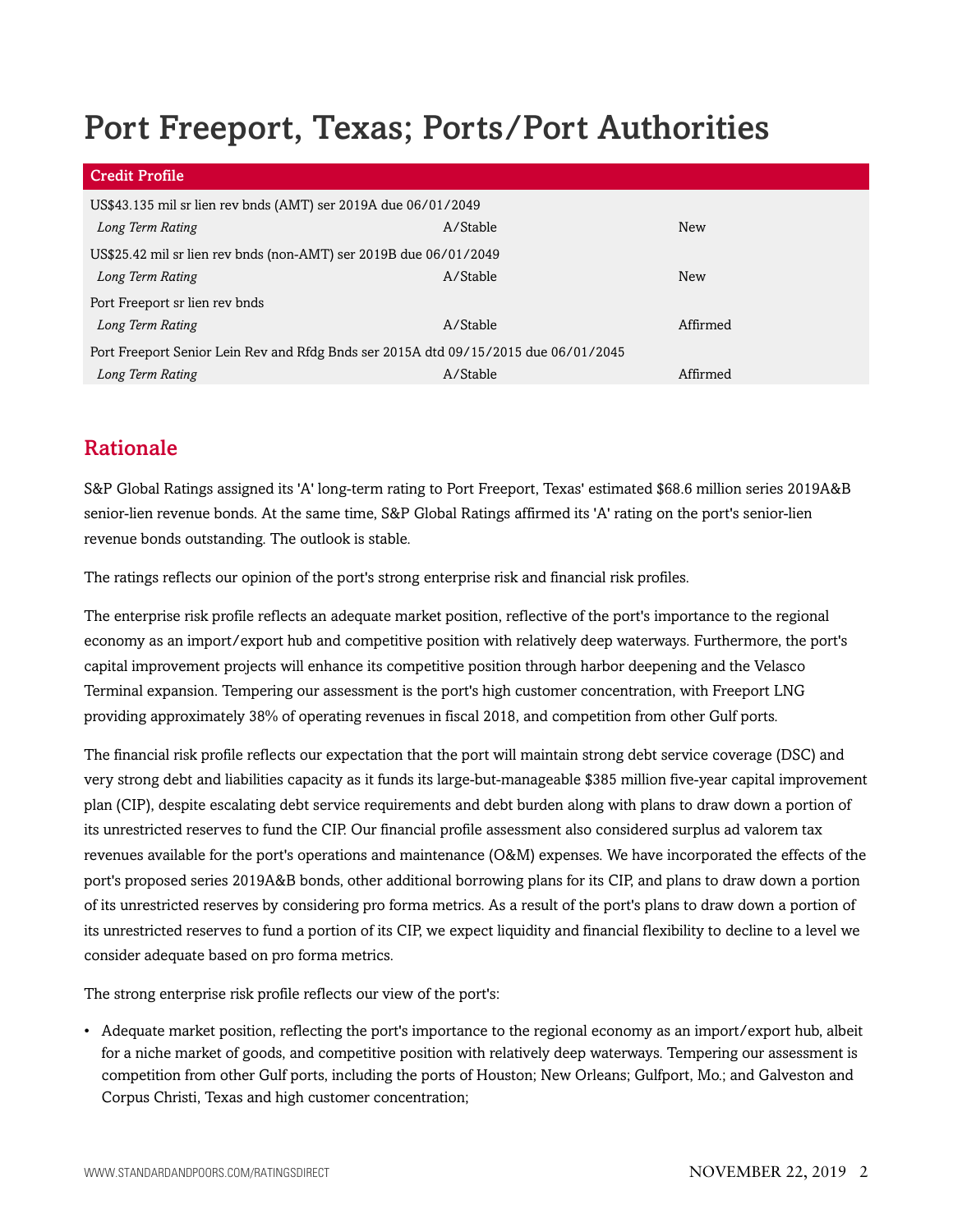- Extremely strong service area economic fundamentals, which include favorable GDP per capita, low unemployment, and a large and rapidly growing population;
- Low industry risk relative to that of other industries and sectors; and
- Strong management and governance that, in our view, has established a track record of successfully operating its major lines of business and managing risk.

The strong financial risk profile reflects our view of the port's:

- DSC (S&P Global Ratings calculated) that we expect will remain at levels we consider strong as revenue growth partially offsets the significant increase in annual debt service from the proposed series 2019A&B bonds, additional revenue bonds in 2021, and \$130 million in anticipated tax-supported general obligation (GO) debt;
- Very strong debt and liabilities capacity, with debt-to-net revenues that we expect will remain within a range of 5x-10x, including the effects of the proposed series 2019A&B bonds, additional revenue bonds, and tax-supported debt to fund the CIP, although we note a portion of the CIP is devoted to revenue-producing assets, which partially offsets the significant amount of additional debt; and
- Adequate liquidity and financial flexibility, reflecting our expectation that management will maintain unrestricted reserves of at least \$10 million and in excess of 250 days' cash on hand as it uses a modest portion of its unrestricted reserves to fund some of its CIP needs.

Bond proceeds will fund various capital improvement projects including the expansion and development of the Velasco Terminal, a levee stabilization project in the harbor, and development of a rail served multi-modal industrial site. In addition, the series 2019A&B bond proceeds will be used to fund a debt service reserve funded at 50% of maximum annual debt service and pay issuance costs.

A first-lien pledge of net revenues secures the bonds. We view bond provisions as credit neutral. The revenue bond rate covenant requires net revenues to provide at least 1.25x DSC on senior-lien bonds and 1.10x DSC on senior- and junior-lien obligations. In the calculation of net revenues, the port can include ad valorem tax revenue associated with O&M expenses. The additional bonds test requires that net revenues for a 12-month period in the past 18 months provide at least 1.25x coverage of average annual debt service on all senior-lien bonds and 1.1x coverage on all seniorand junior-lien obligations, including the proposed bonds. The port may adjust net revenues to give effect to any rate increases at least 60 days before, and can include ad valorem tax revenues associated with O&M.

Located 60 miles south of Houston in Brazoria County, Port Freeport is a harbor district governed by a six-member port commission whose members are elected to six-year staggered terms. The port district, as defined for tax-assessment purposes, encompasses approximately 85% of the county. Port Freeport is a landlord port, and owns and operates public wharves, transit sheds, open storage facilities, freight-handling facilities, and related equipment for the use of stevedoring companies to load and unload vessels. In addition, the port leases land, buildings, and improvements to others and provides areas for depositing dredging materials for port waterway construction and maintenance. Its facilities are on the Brazos River Channel, between the mouth of the Brazos River and the Gulf of Mexico. In fiscal 2018, the port had total operating revenues of \$26.3 million.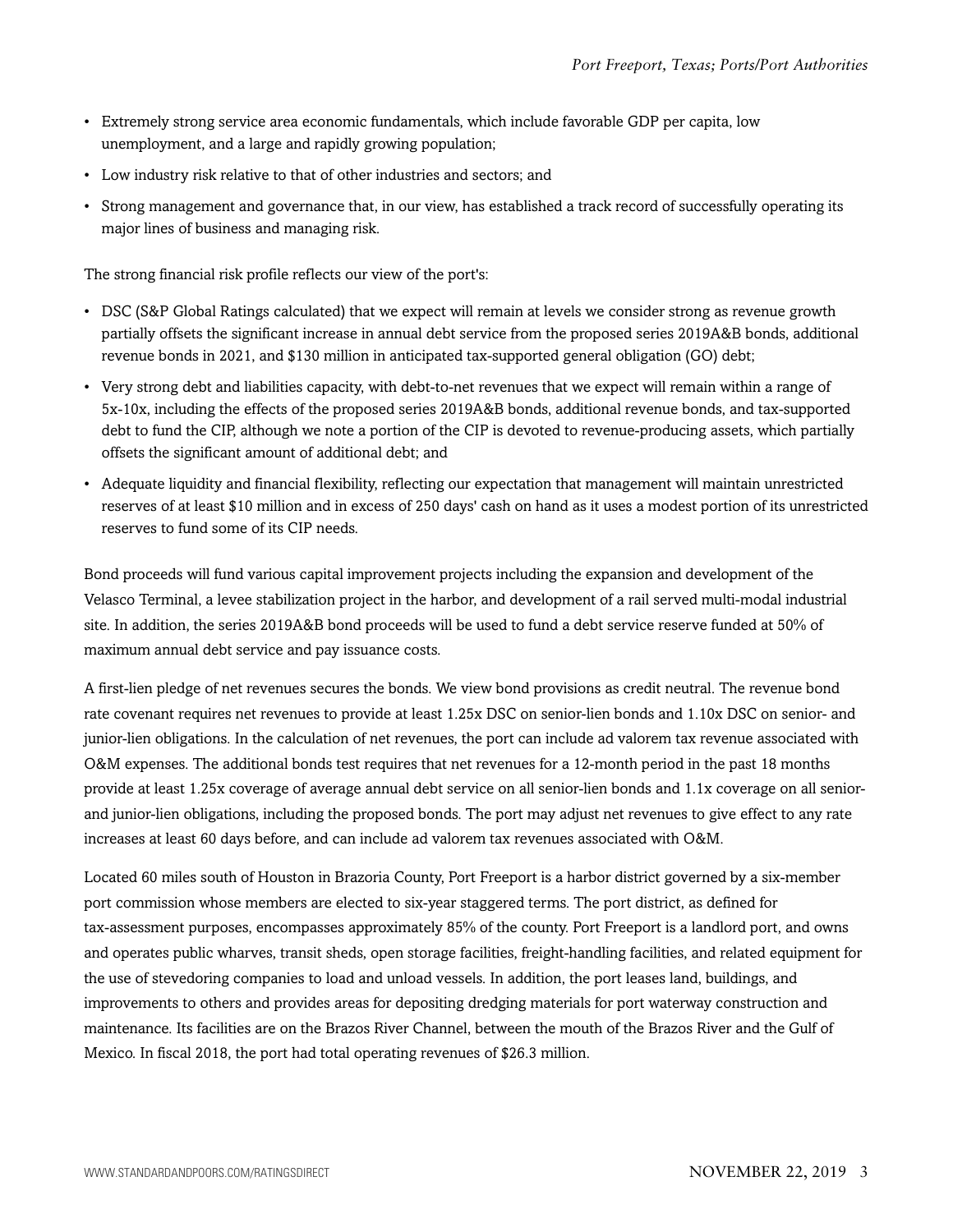# <span id="page-3-0"></span>**Outlook**

The stable outlook reflects our expectation that the port will maintain strong coverage (S&P Global Ratings calculated) as it funds its CIP while experiencing some fluctuations in tonnage levels.

## Upside scenario

We do not expect to raise the rating, given the large-but-manageable CIP and additional borrowing plans, which we believe will likely preclude material improvement in the port's financial profile.

### Downside scenario

Although unlikely, we could lower the rating if the port experiences material fluctuations in financial performance or tonnage levels.

# <span id="page-3-1"></span>Enterprise Risk

Our assessment of the port's enterprise risk profile as strong reflects its extremely strong economic fundamentals, low industry risk, adequate market position, and strong management and governance.

### Economic fundamentals

In our view the port's primary service area (the state of Texas) maintains extremely strong economic fundamentals. This is exemplified by the state's estimated GDP per capita of approximately \$61,245, its 2018 unemployment rate of 3.9% in line with the national rate of 3.9%, and a projected three-year growth rate for its population that, at 4.2%, is above the U.S. rate of 2.2%.

## Market position

We consider the port's overall market position as adequate, reflective of its importance to the regional economy as an import/export hub, albeit for a niche market of goods; and competitive position with relatively deep waterways in its harbors for large ships, as well as its proximity to the open ocean. Furthermore, we note the port's capital improvement projects will enhance its competitive position through harbor deepening and the Velasco Terminal expansion. Tempering our assessment is competition from other Gulf ports and a high customer concentration base.

The port's cargo traffic consists of a variety of imported and exported goods, including aggregate, chemicals, crude, bananas, other green fruits, paper goods, resins, autos, clothing, and rice. The port has historically maintained a niche market particularly in fruits, rice, and liquid bulk, which, in our view, exposes it to fluctuations and competition with other Gulf ports--particularly Houston, New Orleans, Gulfport, Galveston, and Corpus Christi. However, the port generally structures its leases with minimum annual guarantees (MAGs), mitigating some risk of a downturn in cargo activity. The customer base is somewhat concentrated, in our opinion, with the top five tenants representing 70% of total revenues in fiscal 2018, and 74% for unaudited fiscal 2019.

Although cargo volume has varied year over year, tonnage has generally trended positively since fiscal 2009, partially due to reinvestment in port facilities and the addition of new tenants. Tonnage increased 9.4% to 2.3 million short tons in fiscal 2018 from 2.1 million short tons in fiscal 2017, following a decline of 30.5% in fiscal 2017 from 3.1 million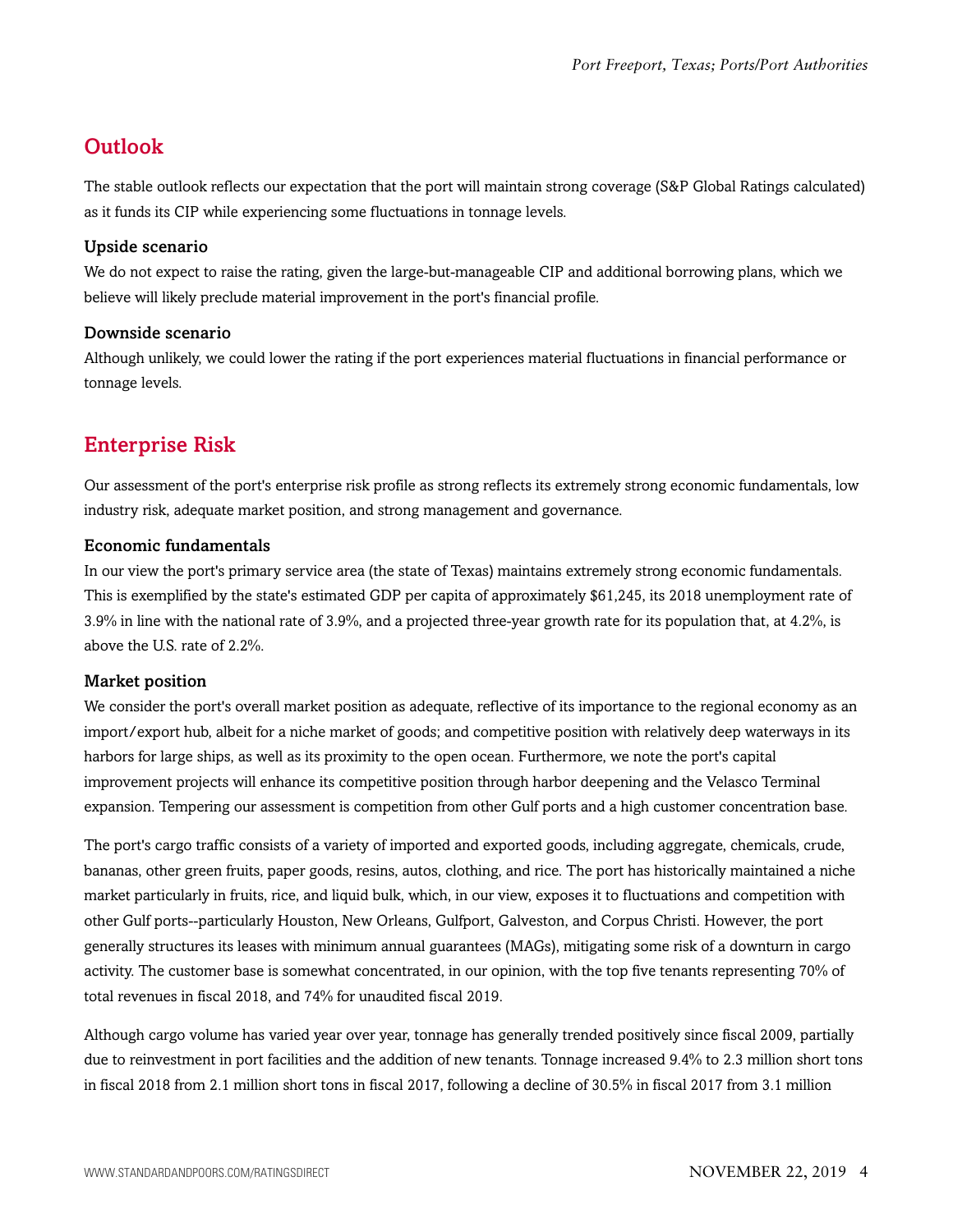short tons in fiscal 2016. The decline in fiscal 2017 was largely driven by a reduction in dry bulk goods, although we note tonnage remains up from a low of 1.7 million in 2012. The port's top five products by short ton cargo traffic in fiscal 2018 include dry bulk (37%), miscellaneous/general cargo (17%), bananas/fruit (14%), steel products (13%), and roll-on roll-off cargo (10%). The increase in short tons since fiscal 2012 largely came from dry bulk (specifically limestone), steel products, and roll-on roll-off cargo. Overall, average annual growth in short tonnage is 5.1% since fiscal 2013, and the port expects moderate growth as the oil and gas industry continues to invest in the south and central Texas regions.

Revenue diversity among tenants is somewhat concentrated, with the top customer, Freeport LNG, contributing 38% of operating revenues and the top three customers contributing 57% in fiscal 2018. This is likely to increase in the near term as the port's two largest customers--Freeport LNG and Horizon Terminal Services--expand operations under their lease terms and incur increased payments to the port. Leases vary in range from short to long term and make up a significant revenue source at 53% of operating revenues for fiscal 2018.

Deep waterways are important because they enable ports to handle the increasingly large vessels used by shipping companies. The port is beginning the planning and construction process for the Freeport Harbor Channel improvement project, which will deepen and widen the channel, making the port more accessible to a wider range of vessels, and further enhancing its competitive position. Harbor depth will increase to depths ranging from 51-56 feet from 46 feet, making the port the deepest in Texas upon completion, which is estimated in about five years.

#### Management and governance

The port's management and governance, in our view, is strong. This reflects our view of the port's strategic positioning; risk management and financial management; and organizational effectiveness. The port commission, the governing body, is made up of six local residents who are elected to a six-year term, with one of the nonpartisan positions up for election every two years. The port has statutory authority to levy property taxes in the county for general operating purposes; to pay voted GO debt; to finance certain industrial development activities; and to fund special projects, including dredging and canal construction. Property taxes are available for marine and other nonaviation operations per port policy, but may not legally be used to pay revenue bond debt service.

We consider management practices and internal controls to be credit neutral. Although the port has no formal or informal policies to maintain financial metrics, management has established a track record of successfully operating its major lines of business, as demonstrated by the maintenance of a strong financial profile with revenue growth supportive of capital funding. Most of the port's top tenants have MAGs, and all of these tenants exceeded them in fiscal 2018. The port publishes a five-year CIP as part of the annual budgeting process in addition to long-term planning conducted in association with debt issuances.

# <span id="page-4-0"></span>Financial Risk

Our assessment of the port's financial risk profile considers its financial performance, debt and liabilities capacity, and liquidity and financial flexibility. Our financial risk profile assessment considers the port's historical performance and pro forma figures that reflect the effects of the series 2019A&B bonds, an additional estimated \$73.1 million revenue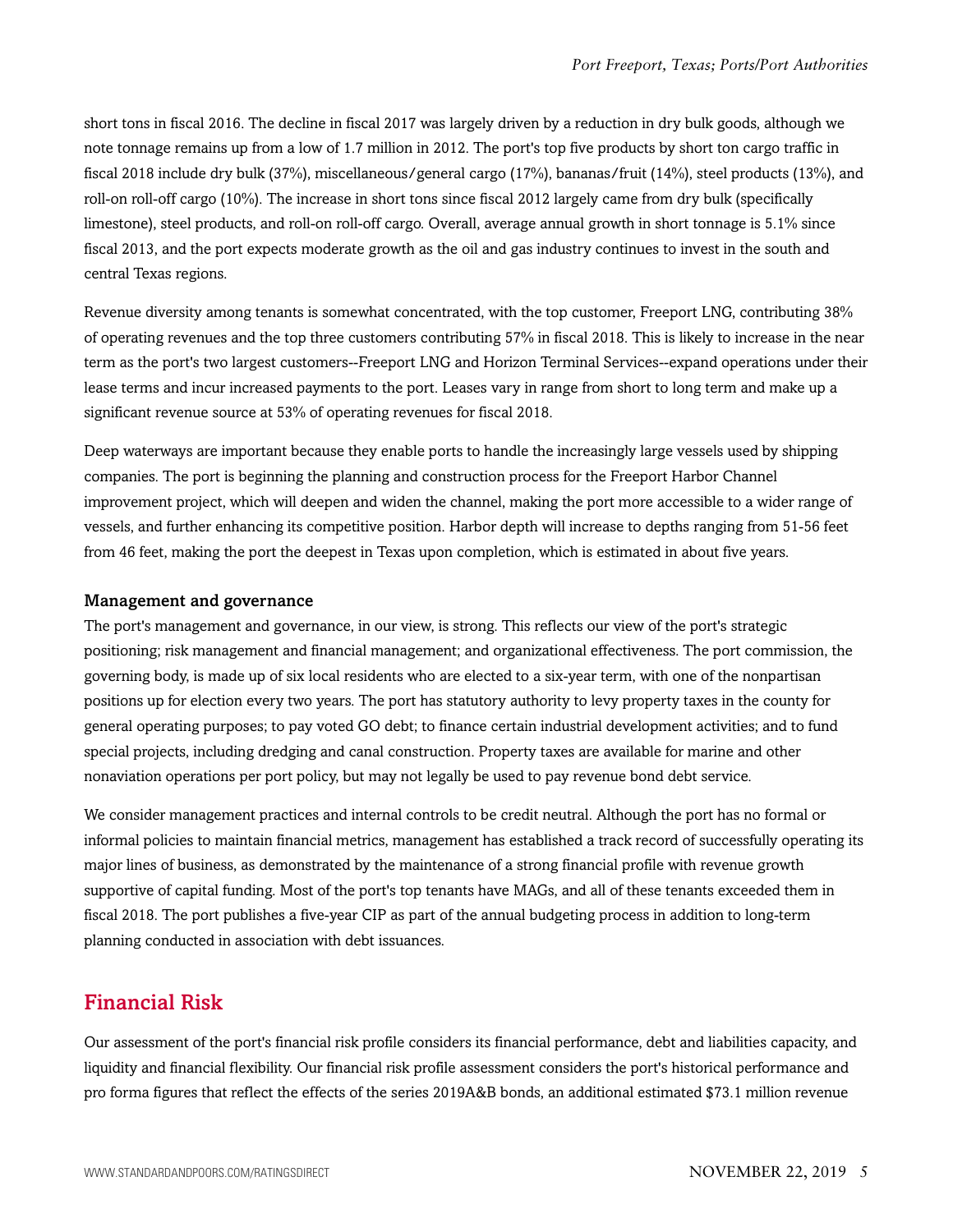bond issuance in 2021, up to \$130 million in tax-supported debt, and plans to draw down a portion of unrestricted reserves to fund its CIP.

The pro forma figures we evaluated are based on a financial forecast that was prepared in connection with the series 2019A&B bonds. We consider the forecast assumptions reasonable given revenue growth is supported by expanding operations from existing and expected new customers and a history of exceeding budgeted figures. The pro forma figures assume rising debt service requirements and debt burden from the proposed series 2019A&B bonds and an additional revenue bond issuance in 2021, and steady, although modest, increases in demand and related net revenue growth. Our financial profile assessment also considers the port's financial policies, which we consider credit neutral, and the financial support to pay a portion of O&M expenses from the collection of ad valorem tax revenue within the district.

#### Financial performance

The strong financial performance assessment reflects our expectation that DSC, per our calculations, will decline, but remain at or above 1.6x, a level we consider strong, as revenue growth partially offsets the significant increase in annual debt service from the proposed series 2019A&B bonds and additional GO and revenue bond issuances to fund the CIP. The port's DSC, per our calculations, was 2.9x in fiscal 2018, and has steadily improved from 2.2x in fiscal 2016. However, we expect DSC, per our calculations, to decline following the issuance of the series 2019A&B bonds and additional debt to fund the CIP. The port expects to issue all tax-supported GO debt by fiscal 2023; \$31.8 million was issued in July 2019. The tax-supported bonds will help fund the port's portion of the Freeport Harbor Channel improvement project. Ad valorem tax revenue is not pledged toward debt service, but can pay O&M expenses, which are senior to debt service. We view the O&M support from the ad valorem tax as an important credit strength. This support has remained steady historically at about \$4.7 million-\$5.1 million from fiscal years 2016 to 2018, and is expected to increase due to significant development within the port district's tax base in Brazoria County.

#### Debt and liabilities

We assess the port's debt and liabilities capacity as very strong, with debt-to-net revenues expected to remain within a range of 5x-10x, per our calculations, including the effects of the proposed series 2019A&B bonds and additional debt to fund the CIP--although we note the additional debt is somewhat offset by anticipated revenue growth. Net revenues include the port's operating revenues plus interest income and support from ad valorem tax revenue. The port had about \$124.7 million in debt outstanding at unaudited fiscal year-end 2019, with debt-to-net revenues of 5.6x; however, we expect the debt burden to peak at about \$343 million by fiscal 2023 (including revenue bonds and GO debt), with debt-to-net revenues increasing to about 9.2x.

We consider the port's 2020-2024 CIP to be large but manageable for the size of the facilities. The CIP totals \$384.9 million, of which up to \$130 million will be funded by GO debt and \$143.2 million will be funded by revenue bonds (including the series 2019A&B bonds). The two largest projects are the Freeport Harbor Channel improvement project (\$194.0 million) and the expansion of the Velasco Terminal (\$163.5 million).

#### Liquidity and financial flexibility

We assess the port's liquidity and financial flexibility as very strong, based on unrestricted cash and investments of \$25 million in fiscal 2018, or 979 days' cash on hand and 23.8% of total debt. Unrestricted cash and investments increased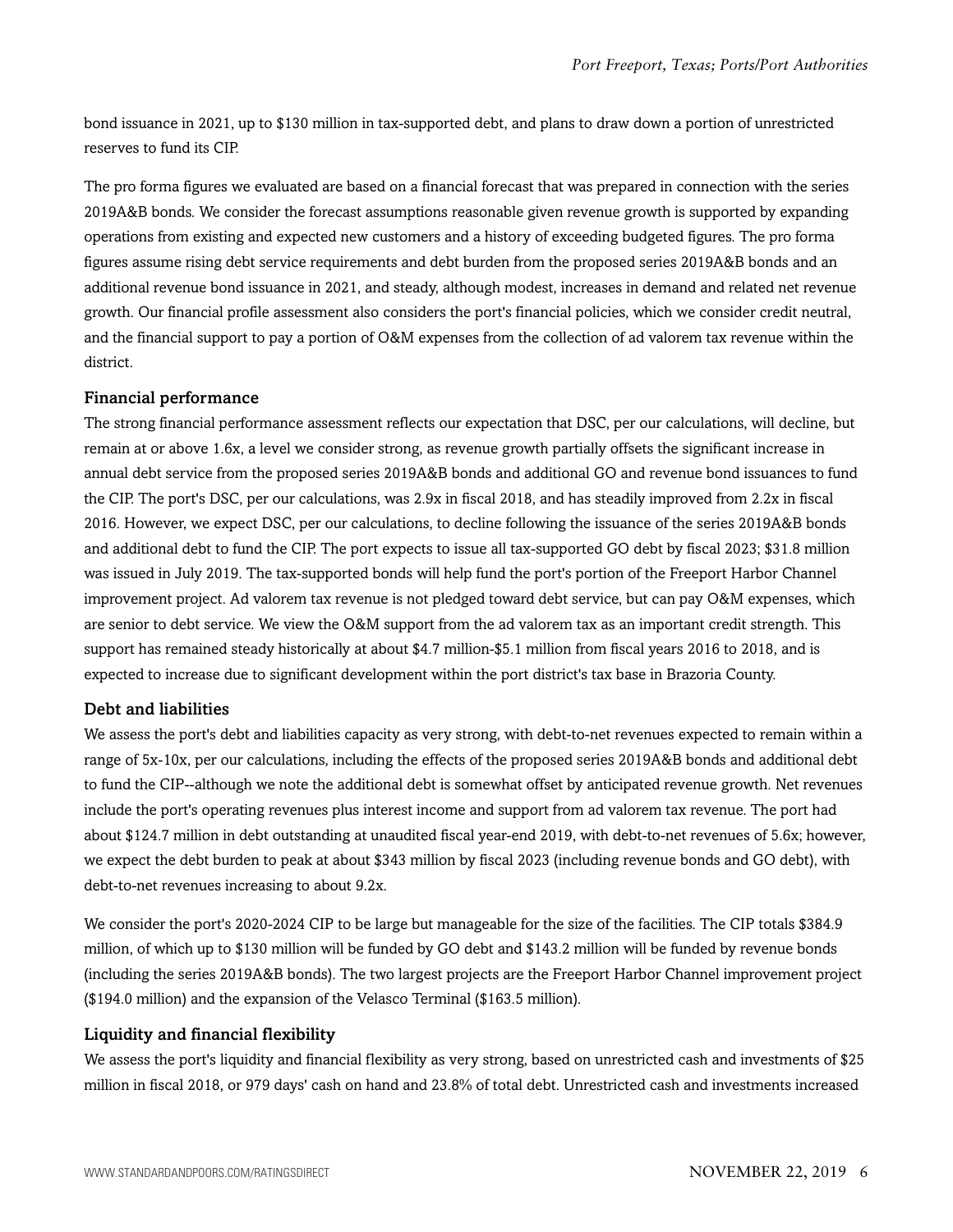to \$45.2 million or 1,528 days' cash on hand based on fiscal 2019 unaudited results. However, management anticipates applying a portion of its unrestricted reserves to fund a portion of its CIP, and we expect the port to maintain at least \$10 million in unrestricted reserves, in excess of 250 days' cash on hand and 3% of total debt, within a range we consider adequate in the near term.